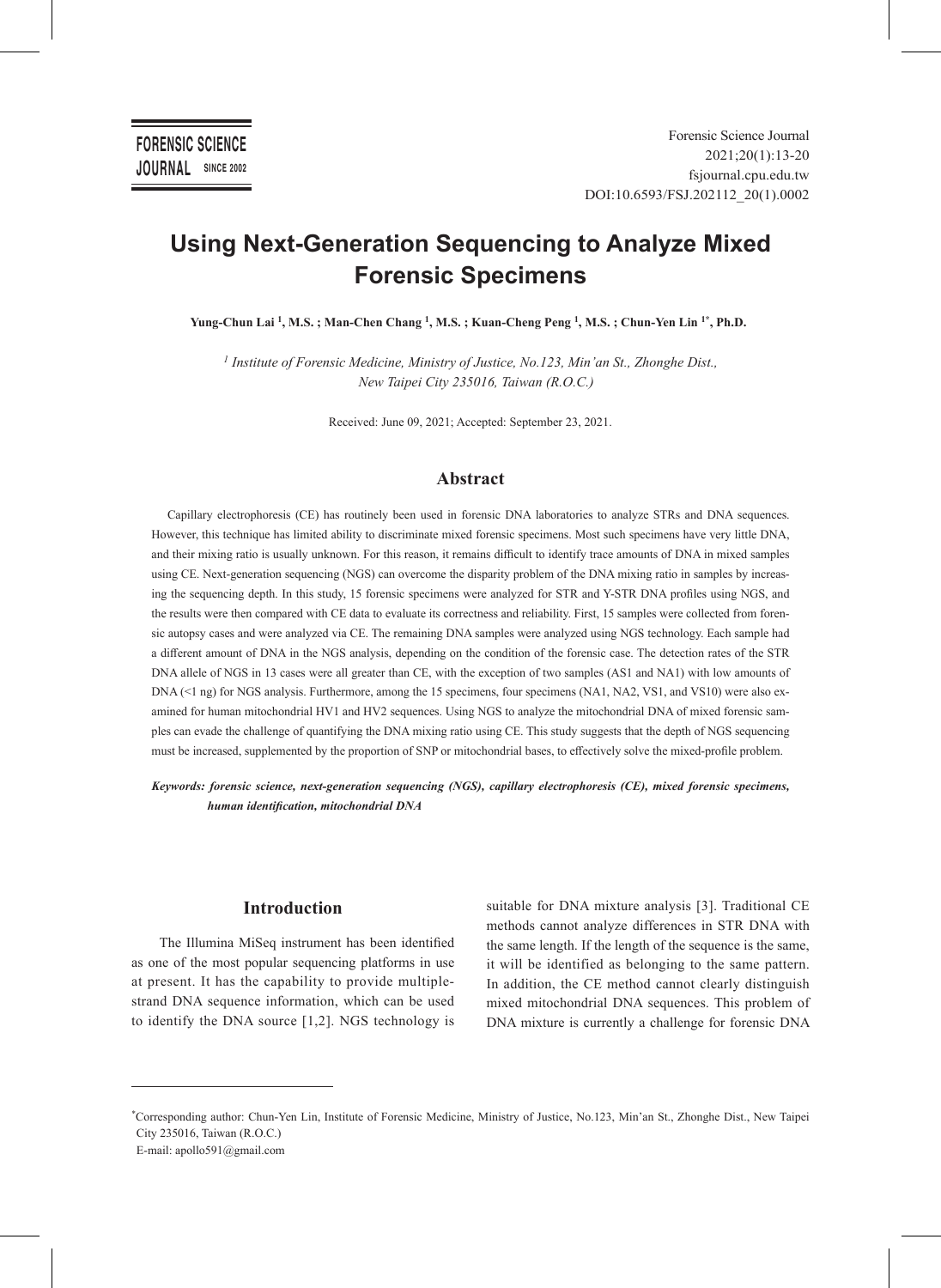identification. Because the results of CE analysis cannot be quantified, samples with lower DNA concentrations are difficult to detect. However, NGS technology can be used to analyze collections with multiple sources of DNA and identify the sources with lower DNA concentrations [4,5]. The results can be used to distinguish the mixture of DNA samples involving two or three people [6]. This study used the Illumina platform (Illumina MiSeq FGx, USA) to analyze the STR and mtDNA of 15 two-person mixture samples [7]. The results of the STR and mtDNA were compared with those of the CE and NGS.

## **Materials and Methods**

## *Forensic Samples*

In total, 15 samples were collected: ten vaginal swabs (VS1-VS10), two nail exogenous samples (NA1 and NA2), one anal swab (AS1), one bone sample (B1), and one tooth sample (T1). These 15 samples were collected from forensic autopsy cases. All samples were first analyzed via CE. The remaining DNA samples were analyzed using NGS. Each sample had a different amount of DNA for NGS analysis depending on its condition.

#### *DNA Extraction and Quantification*

DNA was extracted from each of forensic samples by using the PureLink™ Genomic DNA Kit (Thermo Fisher Scientific, USA) [8]. The DNA template was quantified using the Quantifiler® Human DNA Quantification Kit (Thermo Fisher Scientific, USA) [9]. The DNA products were analyzed using the 7500 Real-Time PCR System (Thermo Fisher Scientific, USA) and HID Real-Time PCR Analysis v1.3 software (Thermo Fisher Scientific, USA) for quantification analysis.

# *STR Analysis with CE*

For each sample, 1 ng DNA was amplified with the AmpFℓSTR Identifiler Kit (Thermo Fisher Scientific, USA) [10] and the AmpFℓSTR Yfiler Kit (Thermo Fisher Scientific, USA) [11]. The PCR products were analyzed using the Applied Biosystems 3500xL Genetic Analyzer (Thermo Fisher Scientific, USA) [12] and the GeneMapper ID-X v1.5 software (Thermo Fisher Scientific, USA) for the STR profiles.

#### *MtDNA Sequencing with CE*

For each sample, the HV1 and HV2 regions were amplified with primers L15997(5'-CACCA TTAGCACCCAAAGCT-3')/H16401(5'-TGATT TCACGGAGGATGGTG-3') and L29(5'-GGTCT ATCACCCTATTAACCAC-3')/H408(5'-CTGTT AAAAGTGCATACCGCCA-3'), respectively, and 1 ng template DNA was input for each region. The PCR products were purified with a DNA Clean/Extraction Kit (GeneMark, Taiwan) and subjected to cycle sequencing with the above-mentioned primers. The PCR products were sequenced in both directions with BigDye Terminator v3.1 Cycle Sequencing Kit (Thermo Fisher Scientific, USA). The results were analyzed using Seq-Scape v2.6 software (Thermo Fisher Scientific, USA), and these were compared with the Revised Cambridge Reference Sequence (rCRS, NC-012920.1 in GenBank).

#### *STR Analysis with NGS*

For each sample, 1 ng DNA was input for the NGS analysis. The library preparation steps for the NGS experiment include amplification, tagging targets, enriching targets, purifying libraries, and normalizing libraries. The libraries were established using ForenSeq™ DNA Signature Prep Kit (Verogen, USA) [13] and sequenced via the Illumina MiSeq Platform (Illumina, USA), following the manufacturer's suggestions. The results were analyzed with ForenSeq™ Universal Analysis Software v2.0 software (Verogen, USA) [14]. In principle, if the amount of sample DNA is large, 1ng DNA is used for NGS. But if the amount of sample DNA is less than 1ng, only the remaining can be provided for NGS.

## *MtDNA Sequencing with NGS*

The whole mtDNA genome was amplified using long-range PCR. The PCR products were produced by Nextera DNA Flex Library Prep Kit (Illumina, USA) for library preparation (for each sample, 100 ng template DNA). The steps for library preparation included tagmenting the DNA, post-tagmentation, PCR, and library cleanup. Then, the DNA quality was checked and sequenced using the Illumina MiSeq Platform [15]. The results were analyzed using ForenSeq™ Universal Analysis Software v2.0 software (Illumina, USA) and compared with the rCRS (NC-012920.1 in GenBank).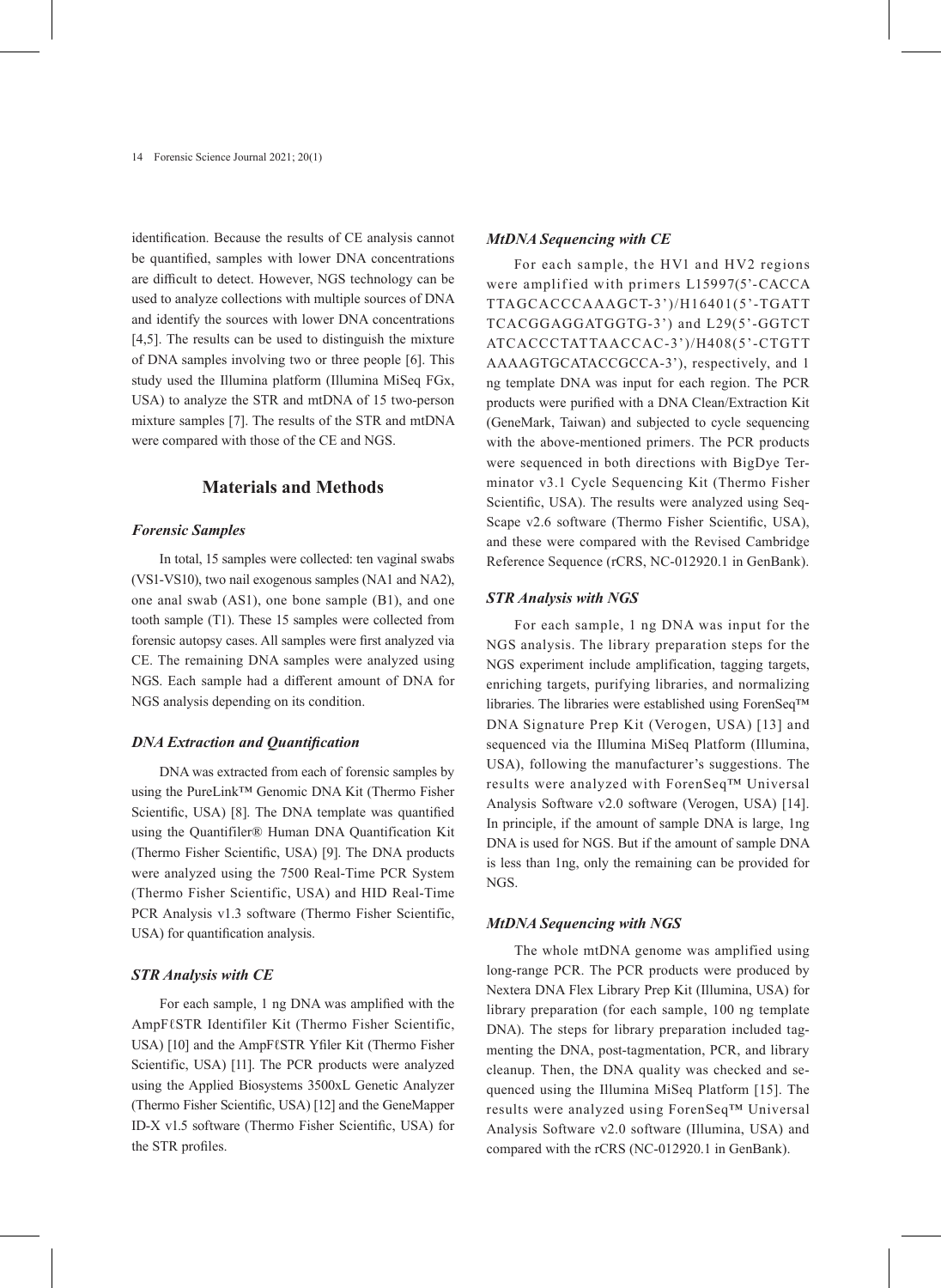# **Results and Discussion**

#### *Analyzing the STR Results of the Mixed Specimens*

In two (AS1 and NA1) out of the 15 samples, the quantity of DNA was too low (less than the threshold); thus, we could not obtain effective DNA signals. In addition, there were five specimens, that is, B1, NA2, T1, VS1, and VS7, in which the accuracy counts for CE and NGS were the same. The autosomal STR accuracy count is the number of loci in the specimen divided by the total loci. The average NGS accuracy count of the remaining eight specimens was 86.5%, and the average accuracy count for CE was 59.25%, showing a 27.25% difference. The accuracy count of NGS is indeed better than that of CE (Fig. 1). For the NA1 sample, 0.3 ng DNA was used for CE analysis, but only 0.05 ng DNA was left for NGS analysis. There was a sixfold difference between the two in terms of the quantity of DNA. For the AS1 specimens, 1 ng DNA was used for CE analysis, but only 0.1 ng DNA was left for NGS analysis. There was a tenfold

difference in the quantity of DNA between the two. In the above two samples, the difference in DNA content has been deemed very large, so that the effect of CE is better than that of NGS. In addition, NGS technology can also be used to observe whether the amount of input DNA is too little to detect all profiles from the number of reads (intensity). The results of this study found that the AS1, NA1, VS2, VS3, and VS5 specimens each had less than 200,000 reads. In the analysis of a two-person mixed sample, the minor contributor usually has much lower amount of DNA within the specimen, which is sometimes even hard to detect. To effectively solve this problem, we suggest that the sequencing depth [16] should be increased. The sequencing depth, which is defined as the average number of times that each base is measured in the sequence, is a key consideration that directly affects the quality and quantity of the sequencing data.



**Fig. 1** Comparison of STR results from CE and NGS.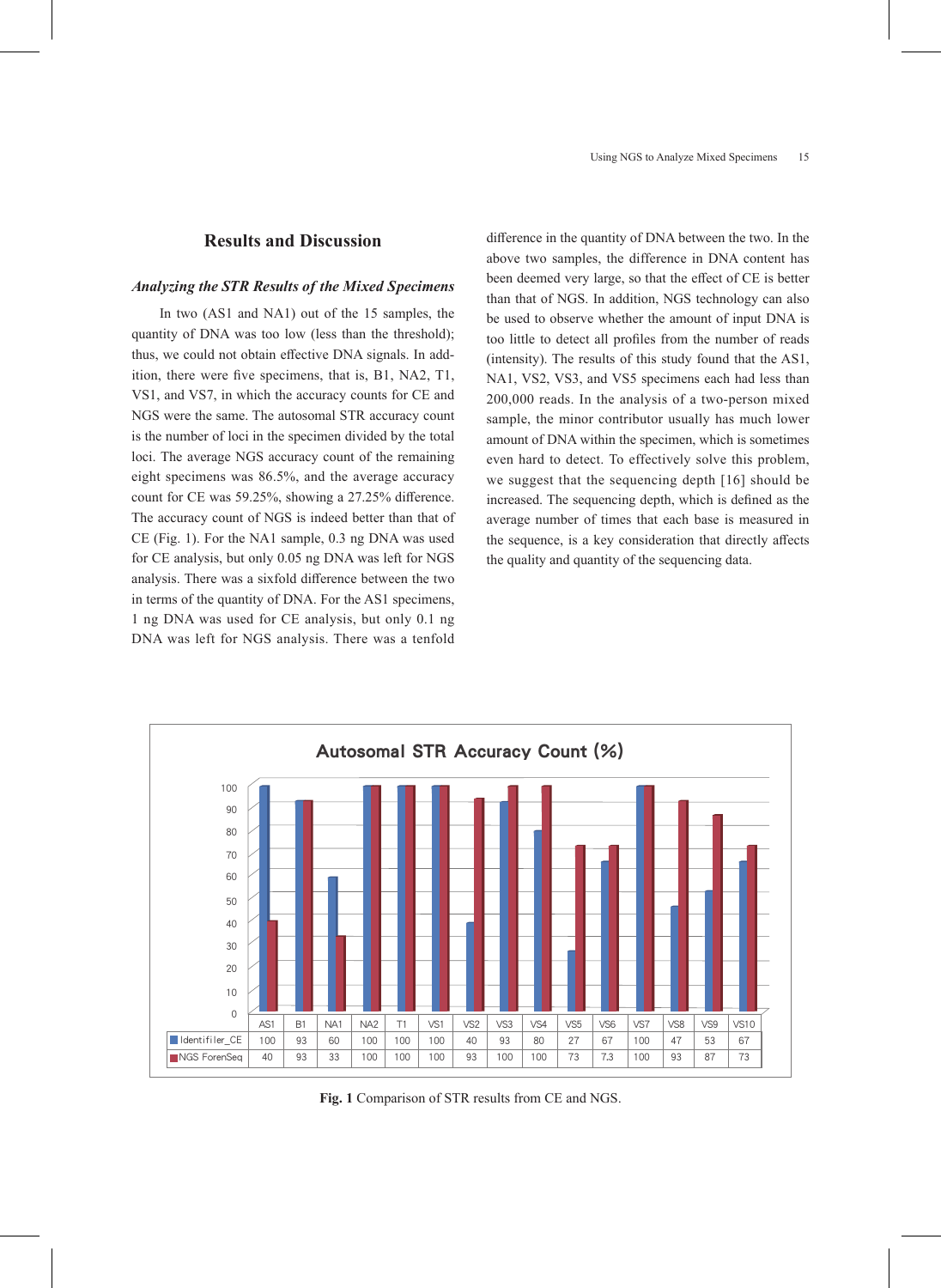#### *Evaluating the Ratio of Mixed Specimens*

The absence of a contributor's specimen is quite common, especially the specimen of a suspect in a criminal case. Thus, it is difficult to distinguish DNA alleles and to determine the ratio between victim and suspect DNA. In our study, both victim and suspect specimens are provided for only three cases (VS1, VS2, and AS1), from a total of 15 mixed forensic specimens. The results for the sexual sample VS1 indicate that both CE and NGS could detect the complete 16 loci (Table 1).

| <b>Sample</b>               | <b>Contributor 1</b> | <b>Contributor 2</b> | VS1 Vaginal swab (DNA input; reads) |                                 |  |  |
|-----------------------------|----------------------|----------------------|-------------------------------------|---------------------------------|--|--|
| (Victim)<br><b>STR Loci</b> |                      | (Suspect)            | <b>Identifiler CE (1ng)</b>         | NGS ForenSeq (0.5 ng;1,103,826) |  |  |
| D8S1179                     | 14,16                | 10,11                | 10,11,14,16                         | 10,11,14,16                     |  |  |
| D21S11                      | 30,32.2              | 30,31                | 30, 31, 32. 2                       | 30, 31, 32. 2                   |  |  |
| D7S820                      | 10,12                | 8,11                 | 8,10,11,12                          | 8,10,11,12                      |  |  |
| <b>CSF1PO</b>               | 10,13                | 11                   | 10,11,13                            | 10, 11, 13                      |  |  |
| D3S1358                     | 15,17                | 15,16                | 15,16,17                            | 15,16,17                        |  |  |
| TH01                        | 7,9                  | 9                    | 7,9                                 | 7,9                             |  |  |
| D13S317                     | 8,11                 | 8,10                 | 8,10,11                             | 8,10,11                         |  |  |
| D16S539                     | 9,11                 | 12                   | 9,11,12                             | 9,11,12                         |  |  |
| D2S1338                     | 19,20                | 18,19                | 18,19,20                            | 18,19,20                        |  |  |
| D19S433                     | 13,15                | 15,15.2              | 13, 15, 15. 2                       | 13, 15, 15. 2                   |  |  |
| <b>vWA</b>                  | 18,19                | 14,16                | 14, 16, 18, 19                      | 14, 16, 18, 19                  |  |  |
| <b>TPOX</b>                 | 8,11                 | 8                    | 8,11                                | 8,11                            |  |  |
| D18S51                      | 12,15                | 13,16                | 12, 13, 15, 16                      | 12, 13, 15, 16                  |  |  |
| D5S818                      | 10,11                | 9,10                 | 9,10,11                             | 9,10,11                         |  |  |
| ${\rm FGA}$                 | 22,23                | 21.2,24              | 21.2,22,23,24                       | 21.2,22,23,24                   |  |  |
| Amelogenin                  | X, X                 | X, Y                 | X, Y                                | X, Y                            |  |  |

**Table 1** The STR results for samples (VS1) using NGS.

We calculated the percentage of the samples as follows: the number of reads for individual specimens was divided by the number of the total reads. The total reads are the sum of the number of reads of the victim and the suspect. Therefore, the percentages for victim and suspect for the VS1 sample were 45.1% and 54.9%, respectively. Analysis of the VS2 results showed that only six complete loci were detected via CE, and the other nine loci were incomplete. Meanwhile, 14 complete

loci were detected using NGS, and only one (vWA) was incomplete, as shown in Table 2. The ratio between victim and suspect as calculated by the reads obtained from the NGS were 38.1% and 61.9%, respectively. The DNA amount of the AS1 sample was too low to provide sufficient data in NGS for further interpretation. To avoid the problem caused by DNA quantity next time, the method to increase the sequence depth mentioned above should be applied.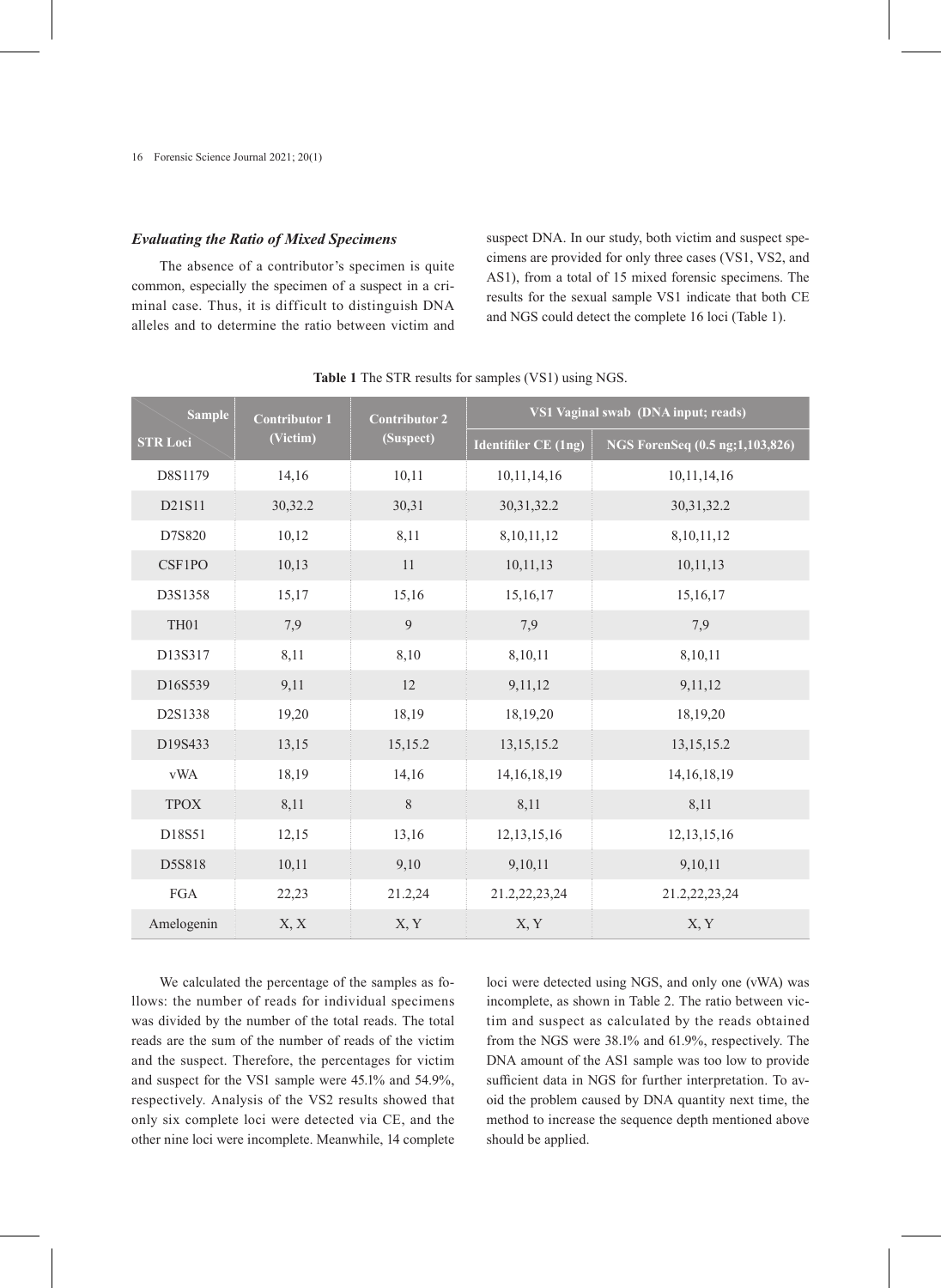| <b>Sample</b>               | <b>Contributor 1</b> | <b>Contributor 2</b> | VS2 Vaginal swab (DNA input; reads) |                                |  |  |  |
|-----------------------------|----------------------|----------------------|-------------------------------------|--------------------------------|--|--|--|
| (Victim)<br><b>STR Loci</b> |                      | (Suspect)            | <b>Identifiler CE (1ng)</b>         | NGS ForenSeq (0.5 ng; 125,849) |  |  |  |
| D8S1179                     | 15                   | 14,16                | 14,15,16                            | 14,15,16                       |  |  |  |
| D21S11                      | 29,32.2              | 29,32.2              | 29,32.2                             | 29.32.2                        |  |  |  |
| D7S820                      | 9,11                 | $11\,$               | $11\,$                              | 9,11                           |  |  |  |
| CSF1PO                      | 10,12                | 11,13                | 11,13                               | 10,11,12,13                    |  |  |  |
| D3S1358                     | 14,16                | 15,17                | 14, 15, 16, 17                      | 14, 15, 16, 17                 |  |  |  |
| TH <sub>01</sub>            | 7,9                  | 8,9                  | 8,9                                 | 7,8,9                          |  |  |  |
| D13S317                     | 8,11                 | 8,11                 | 8,11                                | 8,11                           |  |  |  |
| D16S539                     | 9,13                 | 9,12                 | 9,12                                | 9,12,13                        |  |  |  |
| D2S1338                     | 17,19                | 25,26                | 25,26                               | 17, 19, 25, 26                 |  |  |  |
| D19S433                     | 13                   | 13,15                | 13,15                               | 13,15                          |  |  |  |
| $\ensuremath{\text{vWA}}$   | 17,18                | 14                   | 14                                  | 14                             |  |  |  |
| <b>TPOX</b>                 | $8\,$                | 8,9                  | 8,9                                 | 8,9                            |  |  |  |
| D18S51                      | 13,14                | 13,18                | 13,18                               | 13, 14, 18                     |  |  |  |
| D5S818                      | 11,13                | 11,12                | 11,12                               | 11,12,13                       |  |  |  |
| $_{\rm FGA}$                | 21,22                | 18,21                | 18,21                               | 18,21,22                       |  |  |  |
| Amelogenin                  | X, X                 | X, Y                 | X, Y                                | X, Y                           |  |  |  |

**Table 2** The STR results for the sample (VS2) using NGS.

Note: The gray background indicated that the complete mixed alleles cannot be obtained using CE or NGS.

# *Differentiating the Sequences of the Same Allele Type from Different Contributors*

When using CE as an analytical method, if the same allele is observed in STR, no difference in sequence can be distinguished. However, the NGS can distinguish the sequence variation, which then helps in identifying the different contributors. For example, the allele of the D3S1358 locus was found to be the same allele type 15, but its sequence was different in the VS1 specimen with NGS. To take another example, the allele of the D21S11 locus was found to be 29, but its sequence was different in the VS2 specimen (Table 3). Thus, if similar situations are encountered in the future, to overcome the inability of CE in differentiating the same allele type with sequence variation, the NGS may help identify the mixture that comes from different contributors.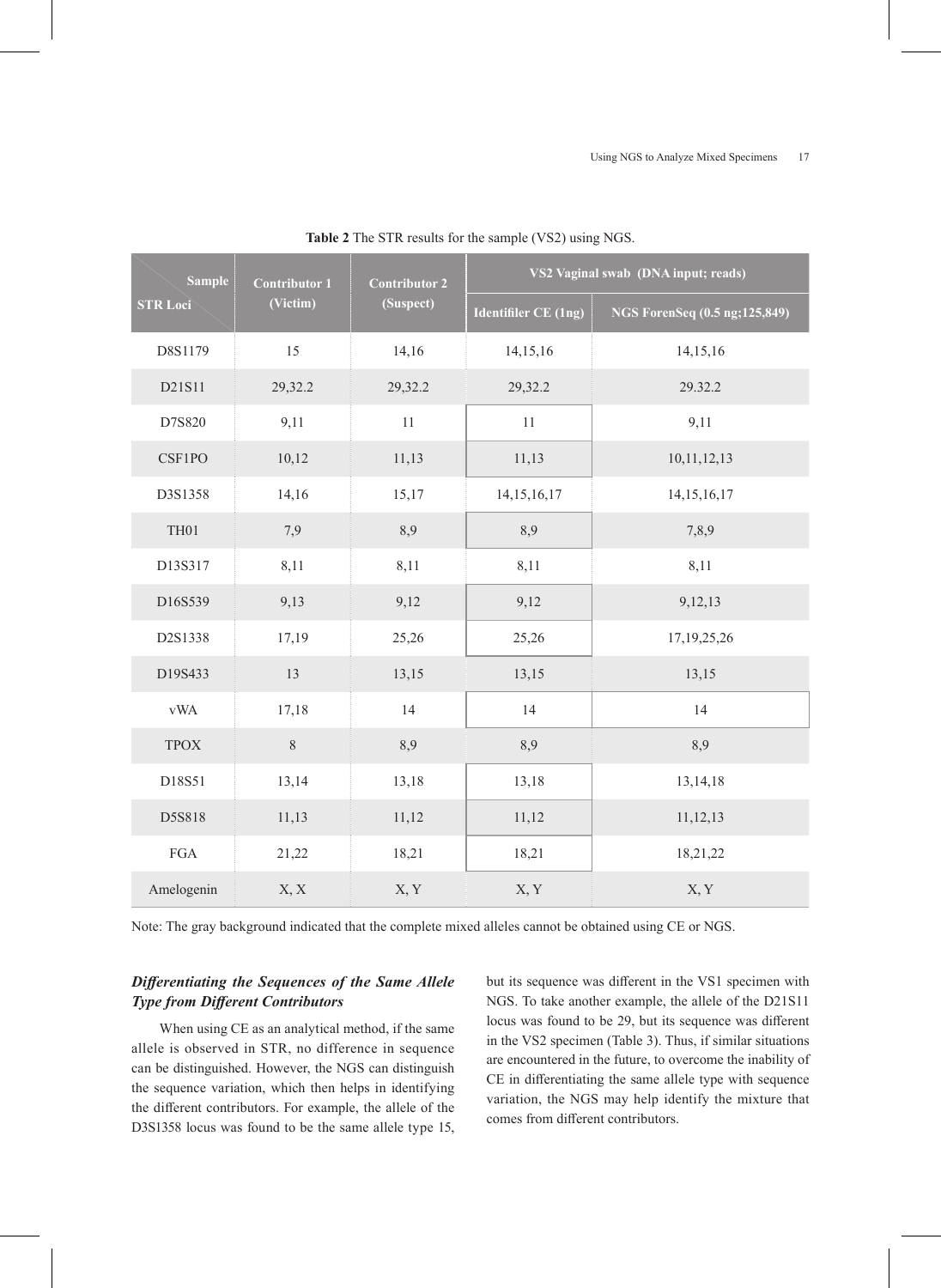| <b>Sample</b>   | Loci                             | <b>Allele</b> | <b>Different</b><br><b>base</b><br>number | <b>Sequence</b>                                                                       |
|-----------------|----------------------------------|---------------|-------------------------------------------|---------------------------------------------------------------------------------------|
| VS <sub>1</sub> | D3S1358                          | 15            |                                           | <b>CTATCTA</b>                                                                        |
|                 | D <sub>3</sub> S <sub>1358</sub> | 15            |                                           | <b>CTATCTA</b>                                                                        |
| VS <sub>2</sub> | D <sub>2</sub> 1S <sub>11</sub>  | 29            | 13                                        | АТСТАТСТАТСТАТСТАТСТА                                                                 |
|                 | D21S11                           | 29            |                                           | CTATATCTATCTATCTATCATCTATCTATCCATATCTATCTATCTATCTATCT<br><b>ATCTATCTATCTATCTATCTA</b> |

**Table 3** Using NGS technology in analyzing the same allele type of mixed specimens with different base sequences.

# *Comparing the MtDNA Sequencing Results of CE and NGS*

Heteroplasmy may occur in mitochondria. Therefore, distinguishing between heterogeneous or two-person mixed mitochondria samples has been deemed of most importance. First, it is necessary to check whether the profile of the sample in the STR is mixed. Second, it should be established whether the mitochondrial sequence of the sample exhibits base mixing and what its mixing ratio is. If the above-mentioned two points are observable, the specimen is mixed. If the STR gives a single profile, and only part of the mitochondria base has two kinds of sequences, the mitochondria in the sample are very likely to be heterogeneous.

The NA1 and VS1 specimens were processed with NGS, and it was found that their STR profiles were mixed instead of heterogeneous. CE and NGS were then used to analyze the mtDNA sequences of the exogenous nail sample (NA1). The results of CE showed only two kinds of base found at 16183 position. However, as per the NGS results, there were 11 positions with two kinds of base, such as positions 146, 150, and 152 (Fig. 2). In addition, the vaginal swab (VS1) analyzed via CE showed only two kinds of base in six positions, as compared to the 11 positions shown via NGS (Table 4). NGS can break through the dilemma that CE can only examine the presence of two kinds of bases in mixed specimens without quantifying the ratio. Therefore, NGS technology was able to significantly improve our ability to detect mixed specimens.



**Fig. 2** MtDNA results of exogenous nail mixture sample from CE (a) and NGS (b).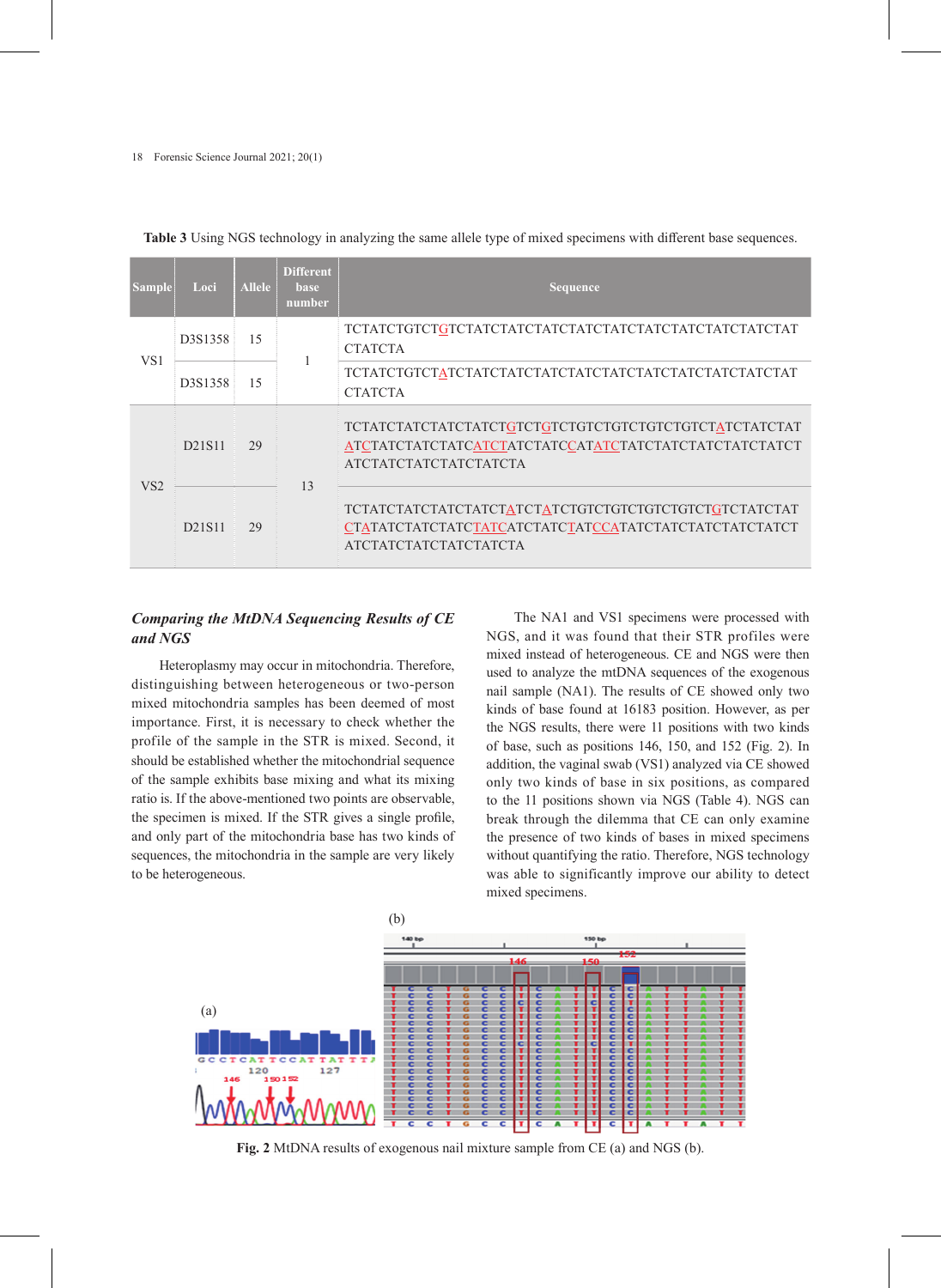| <b>Position</b><br><b>Analysis</b><br>method | 146     | 150     | 152     | 249     | 16148   | 16183  | 16189                                                       | 16256          | 16298         | 16327             | 16362         |
|----------------------------------------------|---------|---------|---------|---------|---------|--------|-------------------------------------------------------------|----------------|---------------|-------------------|---------------|
| NA1-CE                                       | T       | Τ       | C       | A       | T       | A/C    | $\mathcal{C}$                                               | T              | T             | $\mathcal{C}$     | $\mathcal{C}$ |
| NA1-NGS                                      | C: T    | C: T    | C: T    | Del:A   | C: T    | A:C    | C: T                                                        | C: T           | C: T          | C: T              | C: T          |
| (ratio)                                      | (5:95)  | (5:95)  | (95:5)  | (4:96)  | (23:77) |        | $(29:71)$ $(65:35)$ $(22:78)$ $(16:84)$ $(88:12)$ $(89:11)$ |                |               |                   |               |
| VS1-CE                                       | C/T     | C/T     | C/T     | Del     | C/T     | A/C    | C/T                                                         | C              | $\mathcal{C}$ | T                 | T             |
| VS1-NGS                                      | C: T    | C: T    | C: T    | Del:A   | C: T    | A:C    | C: T                                                        | C <sub>i</sub> | C: T          | C: T              | C: T          |
| (ratio)                                      | (74:26) | (75:25) | (22:76) | (74:26) | (92:8)  | (94:6) | (7:93)                                                      | (92:8)         |               | $(86:14)$ (14:84) | (16:83)       |

**Table 4** Comparison of mtDNA results of exogenous nail sample (NA1) and vaginal swab (VS1).

# *Comparing the Ability of CE and NGS to Identify STR and Sequence in Mixed Samples*

In the analysis of STR with CE, if the fluorescence signal is deemed too strong, the fluorescence emission spectra will partially overlap, which will then lead to misinterpretation by the instrument, resulting in false signals when it is interpreted as a fluorescence of different colors. Therefore, in a mixed sample with a large disparity, it remains impossible to increase the amount of products needed to achieve the purpose of analyzing a little DNA. However, NGS can achieve the purpose of analyzing a little DNA by increasing the depth of the sequencing. In addition to providing STR profiles of PCR products, NGS can also supply the actual STR sequences. It can use limited DNA to provide a larger amount of information for human identification. However, all of the products present their results at the same time using CE. It remains difficult to determine how many kinds of sequences there are. By contrast with CE, NGS can analyze each sequence of PCR product and establish the proportions of different sequences. This method is suitable for quantitative analysis.

## *Comparing the Cost of Time and Consumables*

It takes several weeks to purify PCR products, add indexes, and sequence with the NGS platform. In addition, the consumables are also quite expensive. Although it requires significant time and consumables relative to the traditional approaches of Identifiler or Yfiler kits, NGS can acquire more information with the same amount of DNA.

Because the cost of NGS technology is much greater than CE, more quality control steps are necessary before performing the NGS platform. The quality control steps increase significant costs, but they can effectively advance the success rate of the experiment. This quality control step confirms whether a sufficient amount of DNA after the PCR products was purified. The PCR products can be qualified via BioDrop or Qubit and can be quantified using Bioanalyzer or Qsep.

For the analysis of the samples, it takes about 30 hours to complete the NGS experiment. It takes more time and manpower to analyze data by its means than with CE. On the whole, the cost and expense of analysis of STR DNA by NGS are higher than that by CE. However, per base, the cost of NGS sequencing is lower. Further, NGS technology can provide allele sequences that are compatible with STR DNA databases, which could provide more accurate repetitive sequence and fragment length sequence information. This can actually allow more resources to be invested in NGS to make the technology more mature and to lower its cost. NGS can overcome certain problems that CE cannot solve.

## **Conclusions**

NGS techniques have been determined to have the ability to analyze the mixture and overcome the problems of CE. Most evidence that is collected from criminal cases exists only in trace amounts. This evidence is very valuable, so the means of obtaining the most information with a small amount of specimens becomes very essential. In a single experiment, NGS can obtain additional information, such as sequences